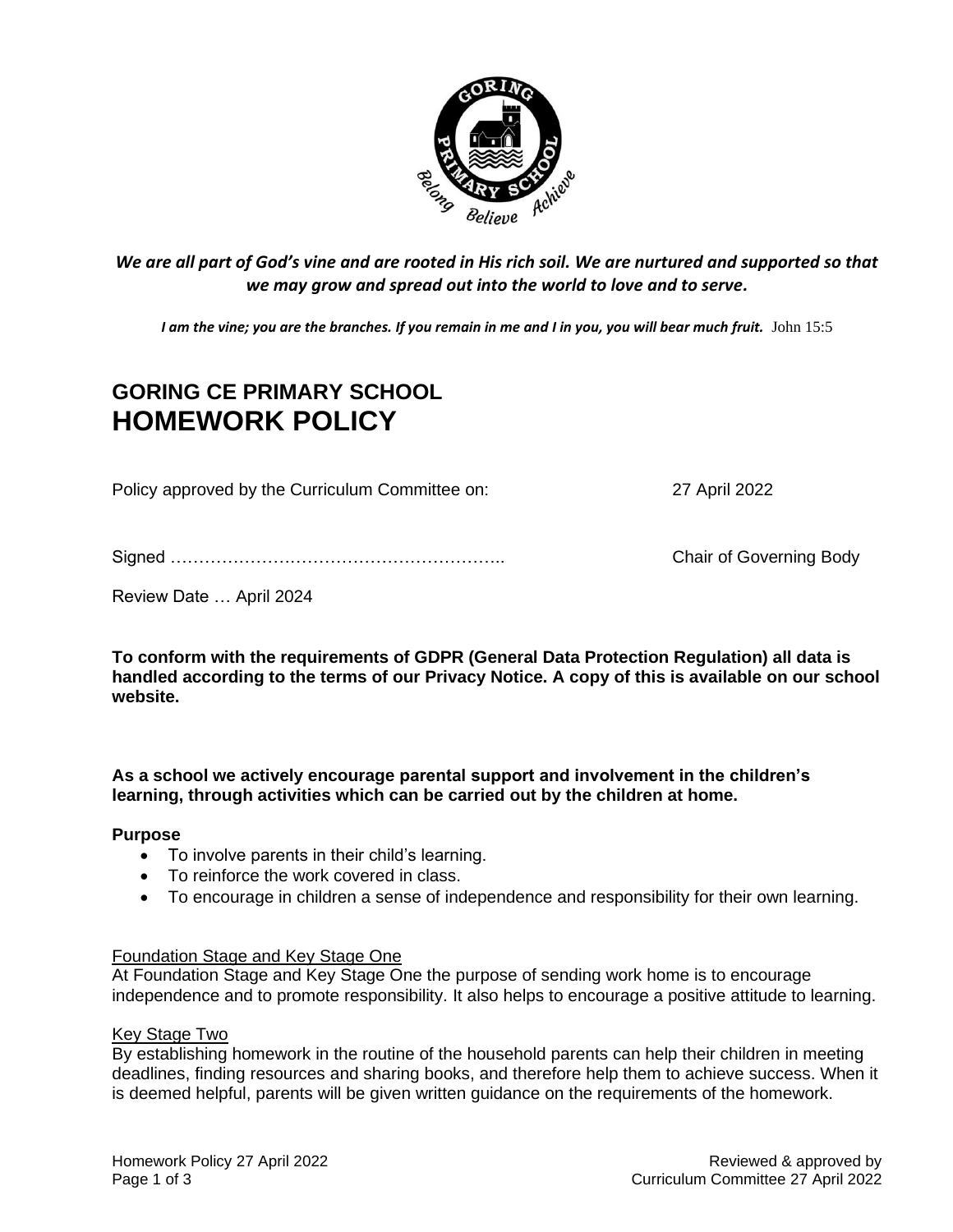Where appropriate, children and parents will have the opportunity to receive feedback on the homework submitted.

The amount of time homework activities are expected to take is as follows: Year 1 – 40 minutes per week Years 2, 3 and  $4 - 1$  hour per week Years 5 and  $6 - 1\frac{1}{2}$  hours per week

In all year groups we encourage children to read in school and at home for pleasure, although some homework will involve reading for specific tasks. Children in Key Stage One have reading diaries to support them with regular reading at home.

Examples of homework tasks are as follows:

# **Reception**

- Reading and sharing books
- Phonics work as appropriate
- Topic work

**Year 1** – 40 minutes per week

- Phonics work as appropriate
- Reading and sharing books
- English, maths or topic work

# **Year 2** – 1 hour per week

- Phonics work as appropriate
- English and maths work
- Reading and sharing books
- Topic work

**Year 3** – 1 hour per week

- Reading and sharing books
- Topic work sharing home resources and experiences with their peers
- English task
- Maths task

**Year 4** – 1 hour per week

- Reading and sharing books
- Topic work sharing home resources and experiences with their peers
- Number facts
- Maths tasks
- English tasks

**Year 5** – 1  $\frac{1}{2}$  hours per week

- Weekly spellings
- Reading and sharing books
- Maths tasks
- English tasks
- Topic tasks as appropriate

**Year 6** – 1  $\frac{1}{2}$  hours per week

• Weekly spellings